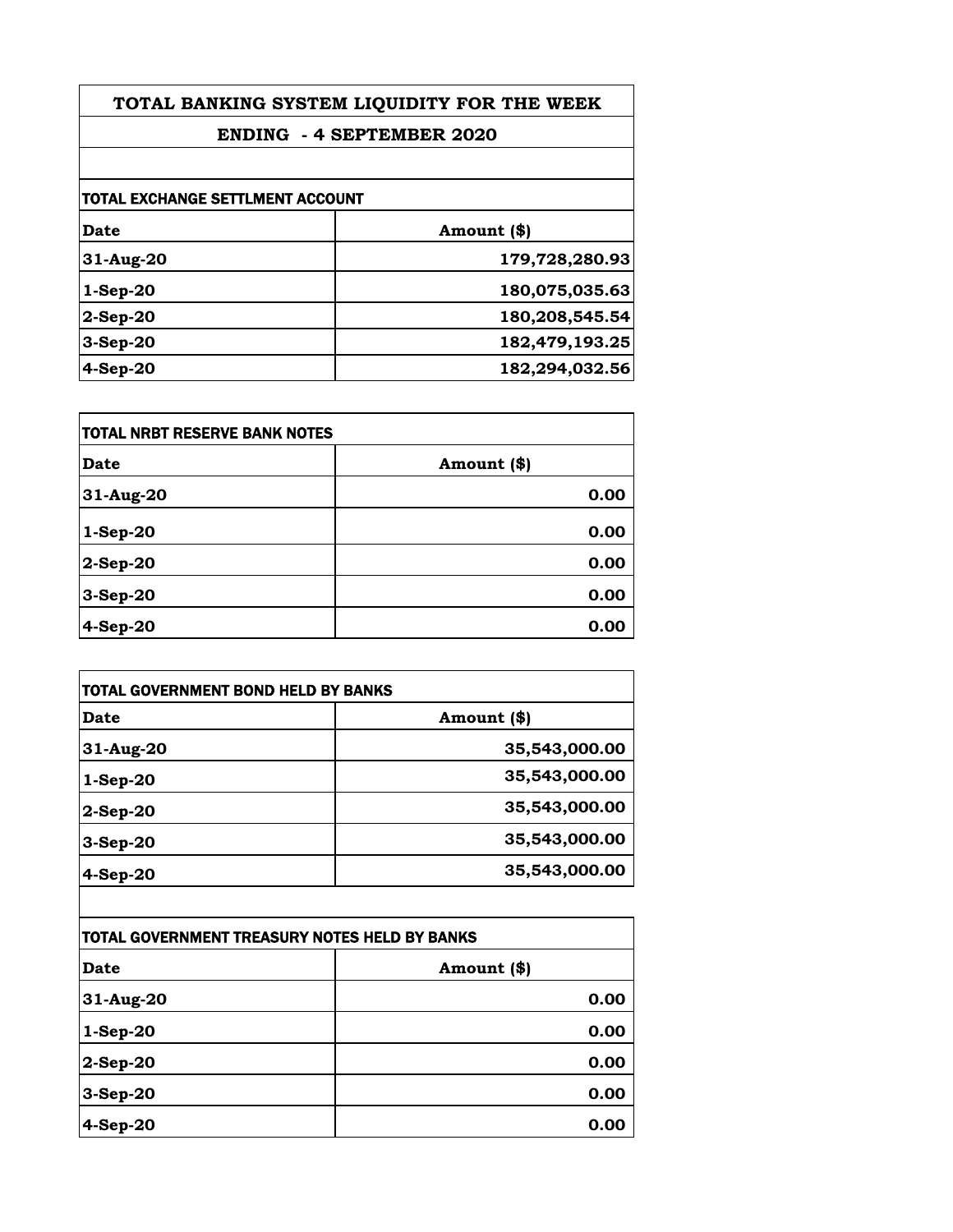| TOTAL BANKING SYSTEM LIQUIDITY FOR THE WEEK |                |
|---------------------------------------------|----------------|
| <b>ENDING - 11 SEPTEMBER 2020</b>           |                |
|                                             |                |
| TOTAL EXCHANGE SETTLMENT ACCOUNT            |                |
| Date                                        | Amount (\$)    |
| $7-Sep-20$                                  | 183,533,347.51 |
| $8-Sep-20$                                  | 183,333,847.51 |
| 9-Sep-20                                    | 183,681,636.27 |
| 10-Sep-20                                   | 184,905,140.86 |
| 11-Sep-20                                   | 185,621,443.92 |

| TOTAL NRBT RESERVE BANK NOTES |             |
|-------------------------------|-------------|
| Date                          | Amount (\$) |
| 7-Sep-20                      | 0.00        |
| $8-Sep-20$                    | 0.00        |
| 9-Sep-20                      | 0.00        |
| 10-Sep-20                     | 0.00        |
| 11-Sep-20                     | 0.00        |

| <b>TOTAL GOVERNMENT BOND HELD BY BANKS</b> |               |
|--------------------------------------------|---------------|
| Date                                       | Amount (\$)   |
| 7-Sep-20                                   | 35,543,000.00 |
| $8-Sep-20$                                 | 35,543,000.00 |
| 9-Sep-20                                   | 35,543,000.00 |
| 10-Sep-20                                  | 35,543,000.00 |
| 11-Sep-20                                  | 35,543,000.00 |
|                                            |               |

| ITOTAL GOVERNMENT TREASURY NOTES HELD BY BANKS |             |
|------------------------------------------------|-------------|
| <b>Date</b>                                    | Amount (\$) |
| 7-Sep-20                                       | 0.00        |
| 8-Sep-20                                       | 0.00        |
| 9-Sep-20                                       | 0.00        |
| 10-Sep-20                                      | 0.00        |
| 11-Sep-20                                      | 0.00        |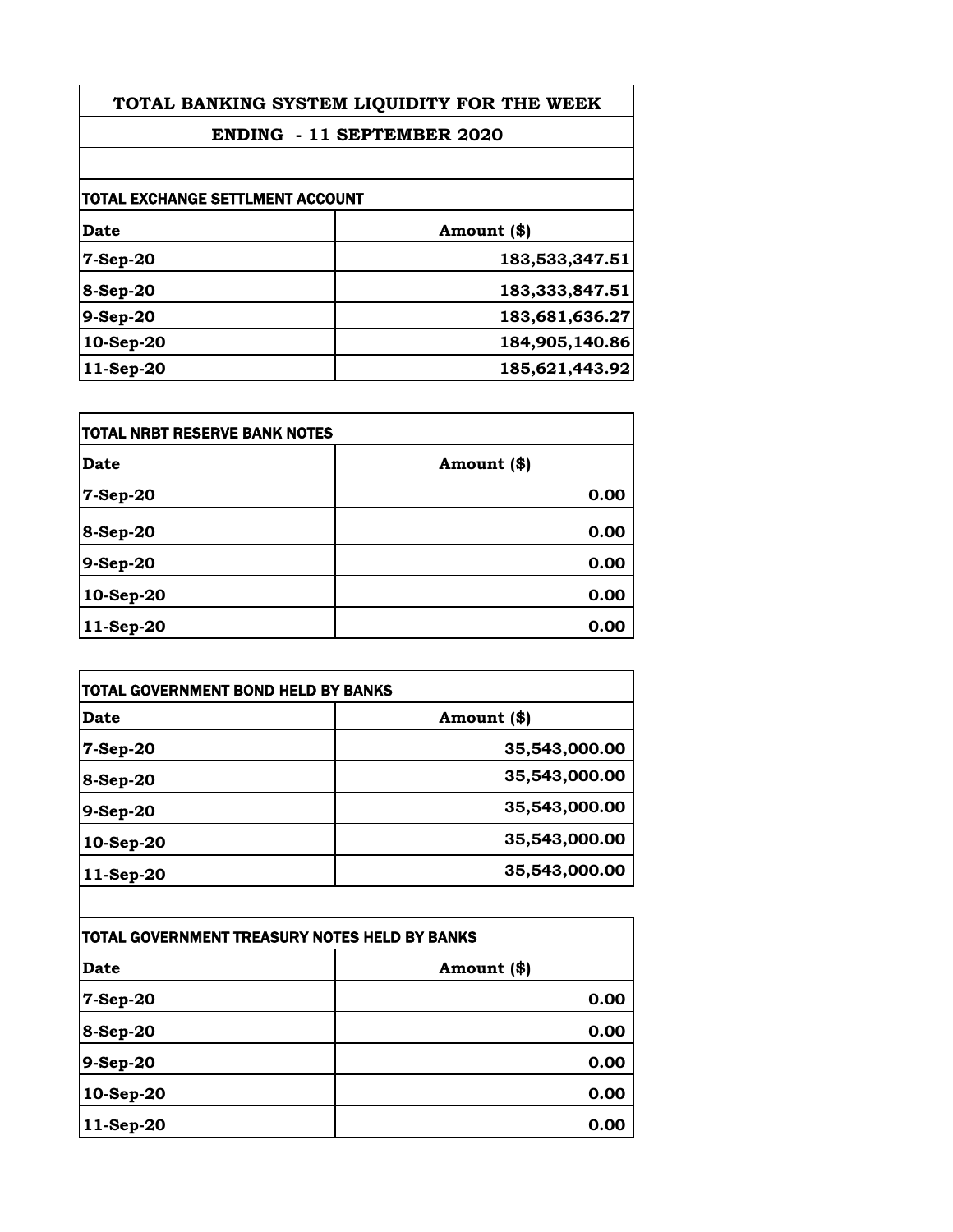## **TOTAL BANKING SYSTEM LIQUIDITY FOR THE WEEK**

## **ENDING - 18 SEPTEMBER 2020**

| TOTAL EXCHANGE SETTLMENT ACCOUNT |                |
|----------------------------------|----------------|
|                                  |                |
| 14-Sep-20                        | 186,456,589.56 |
| 15-Sep-20                        | 185,004,929.19 |
| 16-Sep-20                        | 187,022,978.79 |
| 18-Sep-20                        | 187,387,959.68 |
|                                  |                |

| <b>TOTAL NRBT RESERVE BANK NOTES</b> |             |
|--------------------------------------|-------------|
| <b>Date</b>                          | Amount (\$) |
| 14-Sep-20                            | 0.00        |
| $15-Sep-20$                          | 0.00        |
| 16-Sep-20                            | 0.00        |
| 18-Sep-20                            | 0.00        |

| TOTAL GOVERNMENT BOND HELD BY BANKS |               |
|-------------------------------------|---------------|
| Date                                | Amount (\$)   |
| 14-Sep-20                           | 35,543,000.00 |
| $15-Sep-20$                         | 35,543,000.00 |
| 16-Sep-20                           | 35,543,000.00 |
| 18-Sep-20                           | 35,543,000.00 |

| TOTAL GOVERNMENT TREASURY NOTES HELD BY BANKS |             |
|-----------------------------------------------|-------------|
| <b>Date</b>                                   | Amount (\$) |
| 14-Sep-20                                     | 0.00        |
| 15-Sep-20                                     | 0.00        |
| 16-Sep-20                                     | 0.00        |
| 18-Sep-20                                     | 0.00        |